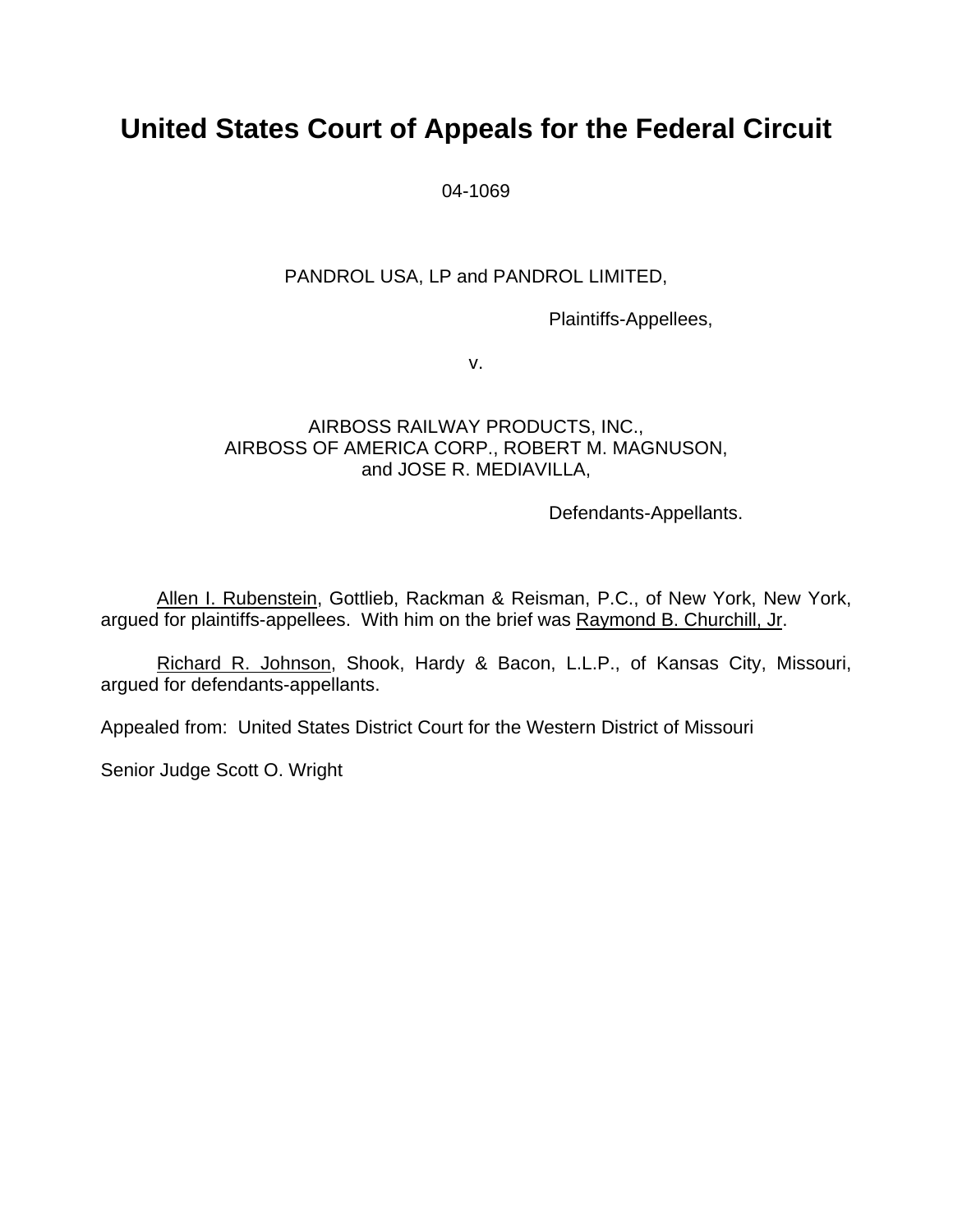# **United States Court of Appeals for the Federal Circuit**

04-1069

#### PANDROL USA, LP and PANDROL LIMITED,

Plaintiffs-Appellees,

v.

## AIRBOSS RAILWAY PRODUCTS, INC., AIRBOSS OF AMERICA CORP., ROBERT M. MAGNUSON, and JOSE R. MEDIAVILLA,

Defendants-Appellants.

 DECIDED: September 19, 2005 \_\_\_\_\_\_\_\_\_\_\_\_\_\_\_\_\_\_\_\_\_\_\_\_\_\_\_

\_\_\_\_\_\_\_\_\_\_\_\_\_\_\_\_\_\_\_\_\_\_\_\_\_\_\_

Before CLEVENGER, RADER, and DYK, Circuit Judges.

RADER, Circuit Judge.

 The United States District Court for the Western District of Missouri granted summary judgment to Pandrol USA, LP and Pandrol Ltd. (Pandrol) because Airboss Railway Products, Inc., Airboss of America Corp., Robert M. Magnuson, and Jose R. Mediavilla (Airboss) did not produce clear and convincing evidence that U.S. Patent No. 5,110,046 (the '046 patent) is invalid. Pandrol USA, LP v. Airboss Ry. Prods., Inc., No. 99-0182-CV-W-SOW (W.D. Mo. Oct. 15, 2003) (Opinion). The district court determined that no reasonable juror could find that the '046 patent fails to satisfy the written description requirement of 35 U.S.C. § 112. Because the district court's ultimate determinations were correct, this court affirms.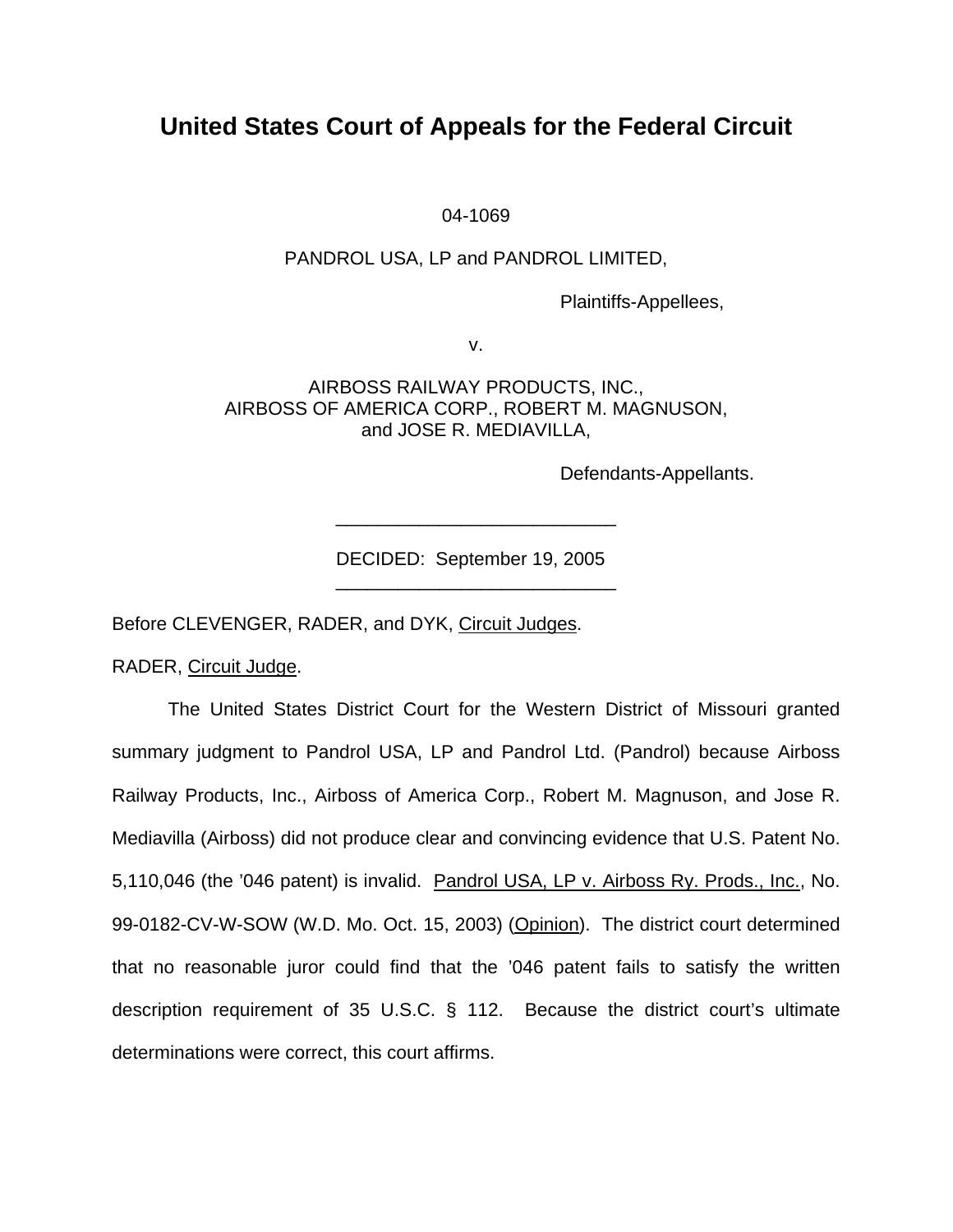The '046 patent claims a railroad track fastening system. '046 patent, col. 2, ll. 45-66. Specifically, the patent claims a rail seat assembly that resists erosion of the concrete rail tie by interposing an abrasion-resistant plate and a layer of adhering material between the rail pad and the rail. Id. Figure 1 from the patent specification shows the invention:



The patent specification describes the preferred embodiment, in part, as follows:

The improvement of this invention is to provide an abrasion plate 10 between the pad 4 and the tie 1. The plate 10 is smooth edged and incorporates recesses 11 to fit around the clamp supports or shoulder 5.

The plate 10 may be bonded by layer 12 of adhesive (epoxy resin adhesives are preferred) to the tie 1 or an HDPE closed cell foam of 1.5 mm thickness of the same size and shape as plate 10 fitted between plate 10 and tie 1.

Id. at col. 2, ll. 33-41.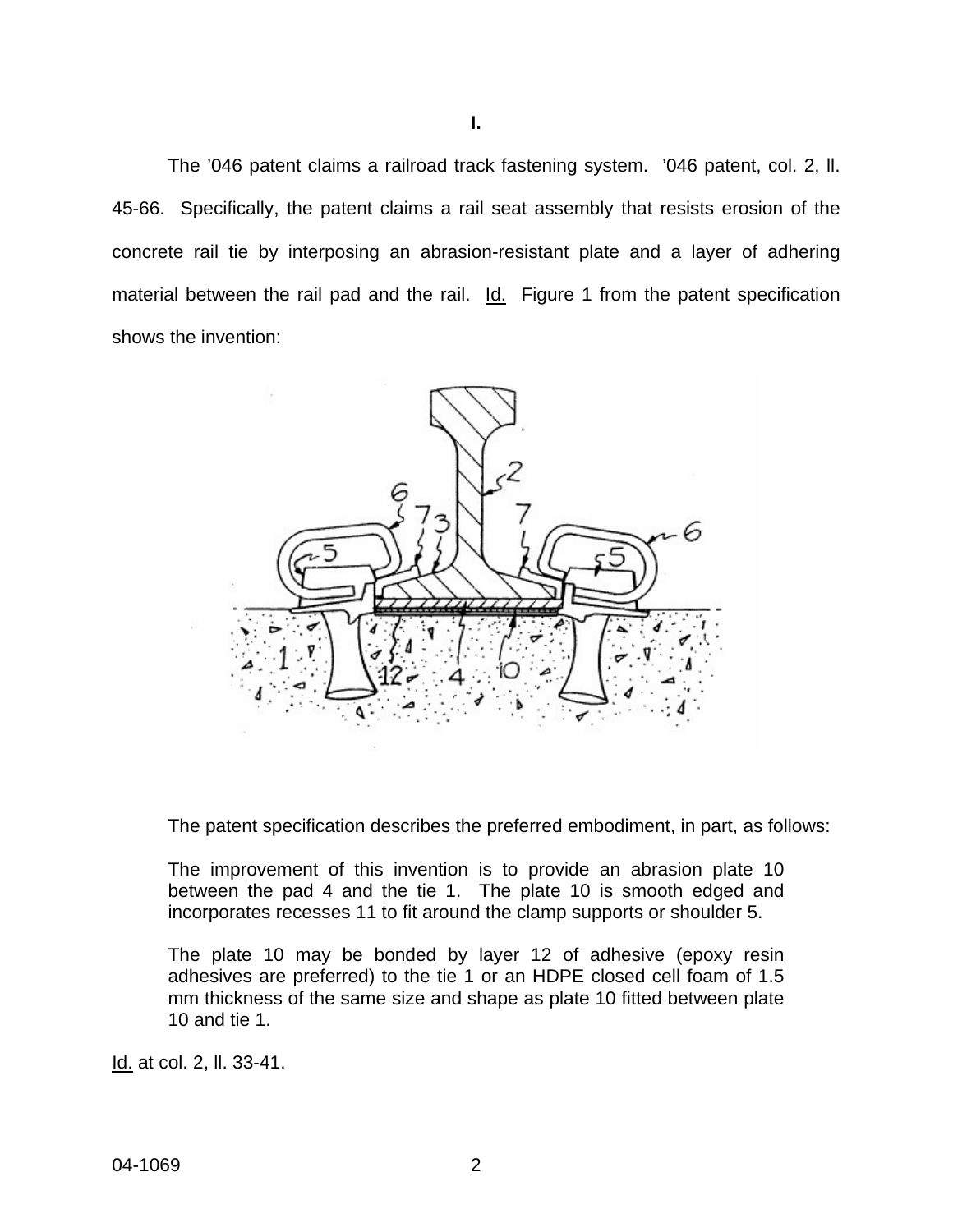The district court determined on summary judgment that there was no genuine issue regarding whether the '046 patent's original specification satisfies the written description requirement of 35 U.S.C. § 112. Opinion at 7. Specifically, the district court declined to invalidate claims because the specification includes sufficient disclosure to support the claim limitations that include the terms "adhering material" and "sole means," id., both of which were added by amendment during prosecution. Those terms appear in claims 1 and 3. Claim 1 recites:

An abrasion resistant rail seat for securing a rail to a concrete rail tie of the type in which the rail has a flange and is secured to a concrete rail tie by elastic rail clamps and an elastomeric rail pad insulates the rail from the rail tie, the improvement comprising interposing an abrasion resistant plate between said rail pad and said rail tie, said abrasion resistant plate forming a water tight seal with said rail tie, said abrasion resistant plate being wider than said rail and extending beyond the flange of said rail, and a layer of adhering material between said abrasion resistant rail plate and said rail tie for adhering said plate to said tie, said material being the sole means for adhering said plate to said tie so that the replacement of said abrasion resistant rail plate is facilitated.

'046 patent, col. 2, ll. 46-60 (emphases added). Claim 3 recites: "A rail seat as claimed in claim 2, wherein said adhering material is a closed cell foam pad of one to two millimetres [sic] in thickness and of similar shape to said plate." Id. at col. 2, II. 63-66 (emphasis added).

This case has already been before this court twice. In the first appeal, this court affirmed the district court's grant of summary judgment of noninfringement of U.S. Patent No. 4,463,898 (the '898 patent), but vacated the grant of summary judgment of noninfringement of the '046 patent and remanded the case for further proceedings. Pandrol USA, LP v. Airboss Ry. Prods., Inc., 10 Fed. Appx. 837, 840-841 (Fed. Cir. Mar. 27, 2001) (Pandrol I). On remand, Pandrol prevailed, securing a judgment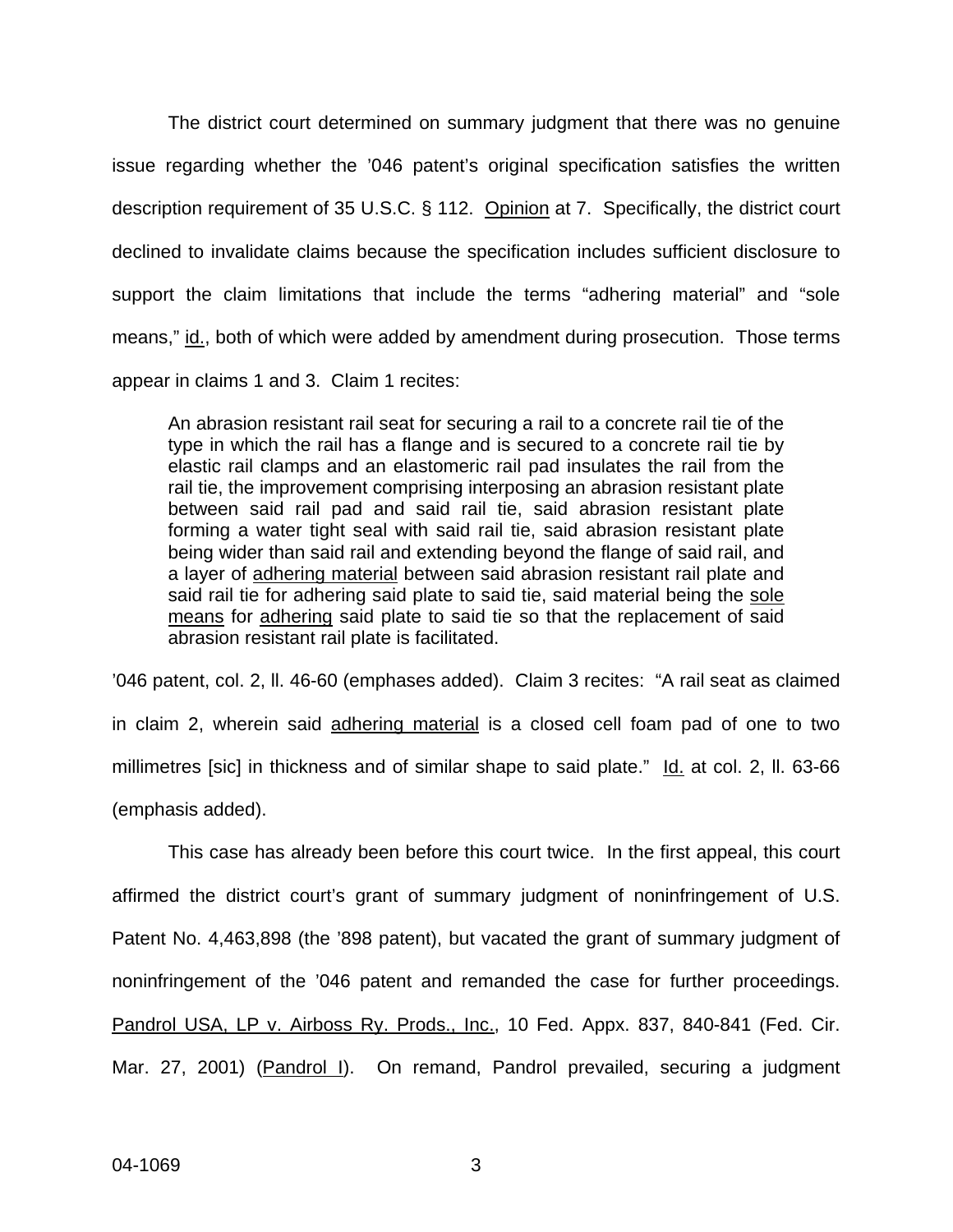awarding it damages and an injunction based on a finding of infringement of claim 3 of the '046 patent. Pandrol USA, LP v. Airboss Ry. Prods., Inc., No. 99-0182 (W.D. Mo. Mar. 28, 2002). In the second appeal, this court affirmed the determination of infringement, but vacated the district court's ultimate judgment awarding damages and an injunction pending resolution of the issue of invalidity. Pandrol USA, LP v. Airboss Ry. Prods., Inc., 320 F.3d 1354 (Fed. Cir. 2003) (Pandrol II). This appeal follows from that remand.

**II.** 

This court reviews a district court's grant of summary judgment without deference. Kemco Sales Inc. v. Control Papers Co., 208 F.3d 1352, 1359 (Fed. Cir. 2000). Summary judgment is appropriate when the record shows that no issues of fact remain and that the moving party deserves judgment as a matter of law. See Fed. R. Civ. P. 56(c); Anderson v. Liberty Lobby, Inc., 477 U.S. 242, 248 (1986); Gen. Mills Inc. v. Hunt-Wesson, Inc., 103 F.2d 978, 980 (Fed. Cir. 1997). This court reviews compliance with the written description requirement as a question of fact. Purdue Pharma LP v. Faulding, Inc., 230 F.3d 1320, 1329 (Fed. Cir. 2000). This court reviews the issue of assignor estoppel under an abuse of discretion standard. Carroll Touch, Inc. v. Eletro Mech. Sys., Inc., 15 F.3d 1573, 1579 (Fed. Cir. 1993). Obviousness is a question of law premised on underlying findings of fact. Graham v. John Deere Co., 383 U.S. 1, 17-18 (1966).

#### **Written Description**

The district court observed that the "statements in the '046 patent are more than adequate to satisfy the written description requirement of 35 U.S.C. § 112." Opinion at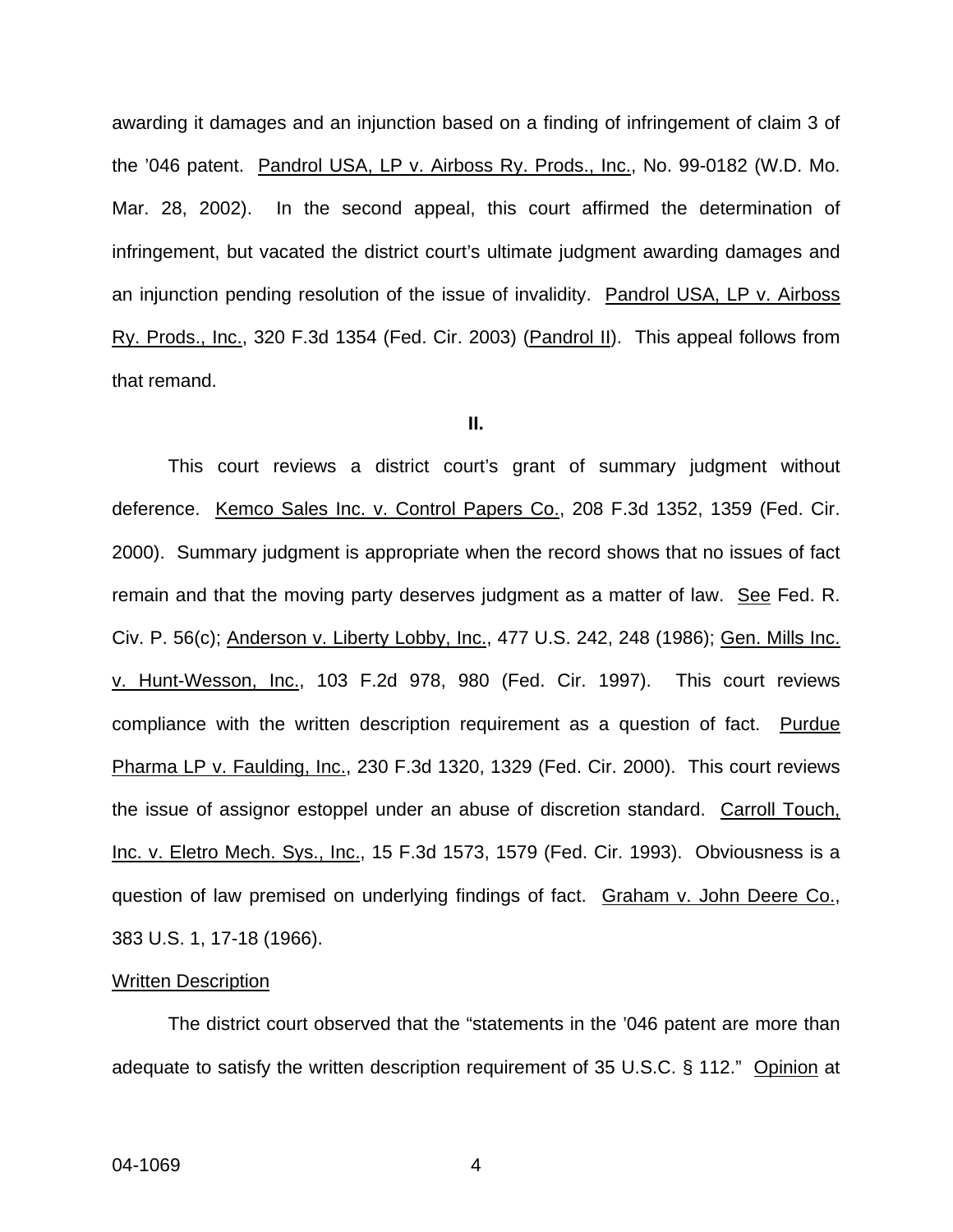7. A patent specification must contain an adequate written description. 35 U.S.C.  $\S$  112, ¶ 1 (1994).

In 1967, this court's predecessor inaugurated use of § 112 to prevent the addition of new matter to claims. In re Ruschig, 379 F.2d 990 (CCPA 1967). Thus, in a recent application of the written description doctrine, this court noted: "The purpose of the written description requirement is to prevent an applicant from later asserting that he invented that which he did not; the applicant for a patent is therefore required 'to recount his invention in such detail that his future claims can be determined to be encompassed within his original creation.'" Amgen Inc. v. Hoechst Marion Roussel Inc., 314 F.3d 1313, 1330 (Fed. Cir. 2003) (citing Vas-Cath Inc. v. Mahurkar, 935 F.2d 1555, 1561 (Fed. Cir. 1991)).

Compliance with § 112 requires sufficient information in the specification to show that the inventor possessed the invention at the time of that original disclosure. See Vas-Cath, 935 F.2d at 1561 ("Adequate description of the invention guards against the inventor's overreaching by insisting that he recount his invention in such detail that his future claims can be determined to be encompassed within his original creation."). The possession test requires assessment from the viewpoint of one of skill in the art. Id. at 1563-64 ("[T]he applicant must . . . convey with reasonable clarity to those skilled in the art that, as of the filing date sought, he or she was in possession of the invention." (emphasis in original)); Union Oil Co. of Cal. v. Atl. Richfield Co., 208 F.3d 989, 997 (Fed. Cir. 2000) ("The written description requirement does not require the applicant 'to describe exactly the subject matter claimed, [instead] the description must clearly allow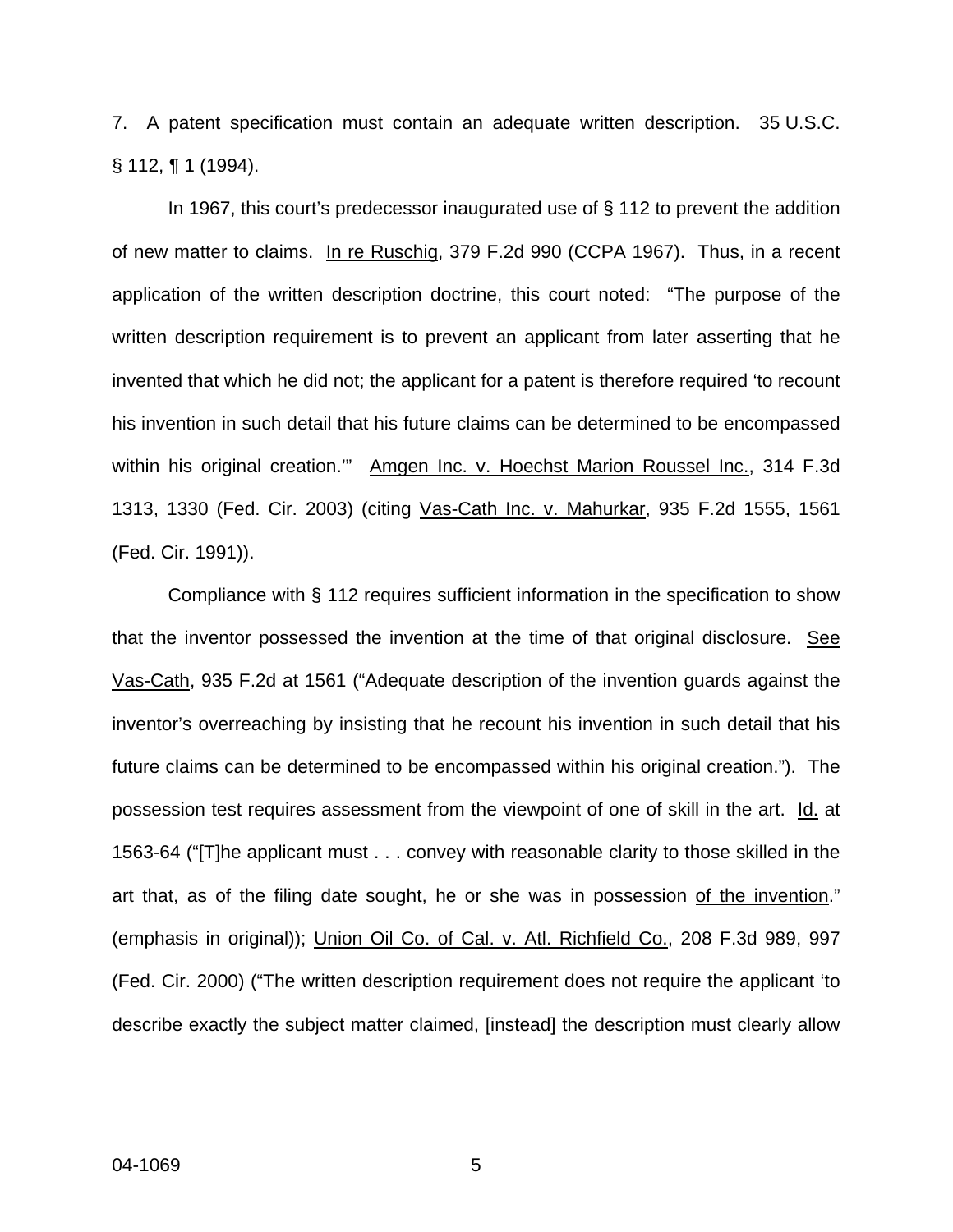persons of ordinary skill in the art to recognize that [the inventor] invented what is claimed.'" (citation omitted)).

With respect to the "adhering material" claim limitation, the original written description of the '046 patent describes a closed cell foam pad. During prosecution, amendments were made to both the claims and the specification. Thus, for the purposes of the written description analysis, this court's focus is on the original disclosure. In its Pandrol I claim construction, this court determined that "a closed cell foam pad is an 'adhering material.'" 10 Fed. Appx. at 842. In Pandrol II, this court restated: "Both the abstract and the preferred embodiment make clear that a gasket between the rail plate and rail tie, in and of itself, constitutes an 'adhering material.'" 320 F.3d at 1363. In its summary judgment determination, the district court properly reached the same conclusion. Opinion at 7. The written description of the '046 patent discloses an "adhering material," as claimed, in sufficient detail to show possession of the full scope of the invention.

The specification discloses that the invention provides an effective adhesive seal between the plate and concrete rail tie. '046 patent, col. 2, ll. 6-10. The original specification states:

Preferably the abrasion plate may be adhered to the surface of the concrete tie to ensure that ingress of abrasive particles and water onto the surface of the rail tie is avoided.

Id. at col. 2, II. 7-10. At another point, the specification describes an effective seal as "essential." Id. at col. 2, l. 6. The '046 patent then discloses two alternatives for achieving this feature: either with epoxy or with an HDPE closed cell foam gasket. The original abstract states: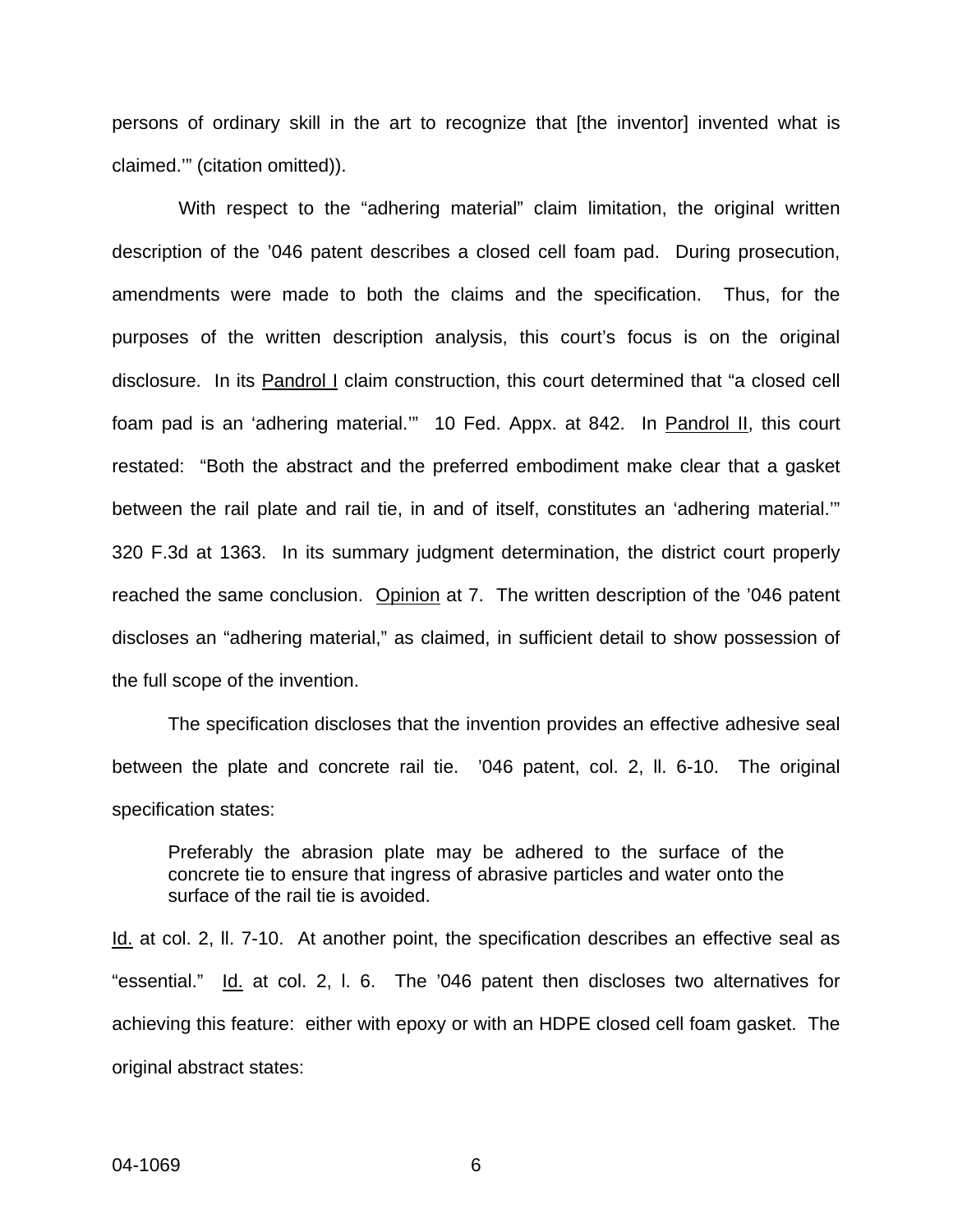The plate may be bonded to the rail tie or a resilient gasket can be interposed between the rail tie and the plate.

'046 patent, abstract. The original specification also states:

The plate 10 may be bonded by adhesive (epoxy resin adhesives are preferred) to the tie 1 or an HDPE closed cell foam of 1.5 mm thickness of the same size and shape as plate 10 is fitted between plate 10 and tie 1.

Specification of the '046 patent at 4 (as originally filed). Thus, these passages show that one way of providing an effective adhesive seal between the plate and concrete rail tie is a closed cell foam pad.

With respect to the "sole means" limitation, claim 1 says that the adhering material is the "sole means" for adhering the abrasion resistant plate to the rail ties. '046 patent, col. 2, ll. 57-58. The '046 patent describes and shows "a rail 2 which . . . sits on a rail pad 4 interposed between rail 2 and the concrete tie 1." Id. at col. 2, ll. 26- 28. "The rail is held in place by rail clamp 6 which is held in clamp support 5" and has a toe portion that "bears down on rail flange 3 through the insulator 7." Id. at col. 2, ll. 29- 32. Those passages, however, do not establish that the mechanical clamping system also performs the adhering function. The patent shows that the clamping system secures or clamps some parts mechanically but does not adhere. See id. at col. 1, II. 66-67 ("However, once in this position [the plate] should not move significantly due to the clamping force of the rail clips."). The record does not show that the pressure exerted by the railed clips causes or contributes to the adhering performed by the HDPE foam. Thus, the disclosed adherents remain the "sole means" for that function.

In addition, the sole means limitation refers to the specific bonding of the rail tie to the rail pad to prevent erosion of the concrete rail tie with a watertight seal. Thus, the foam gasket primarily prevents erosion. In contrast, the primary purpose of the clamps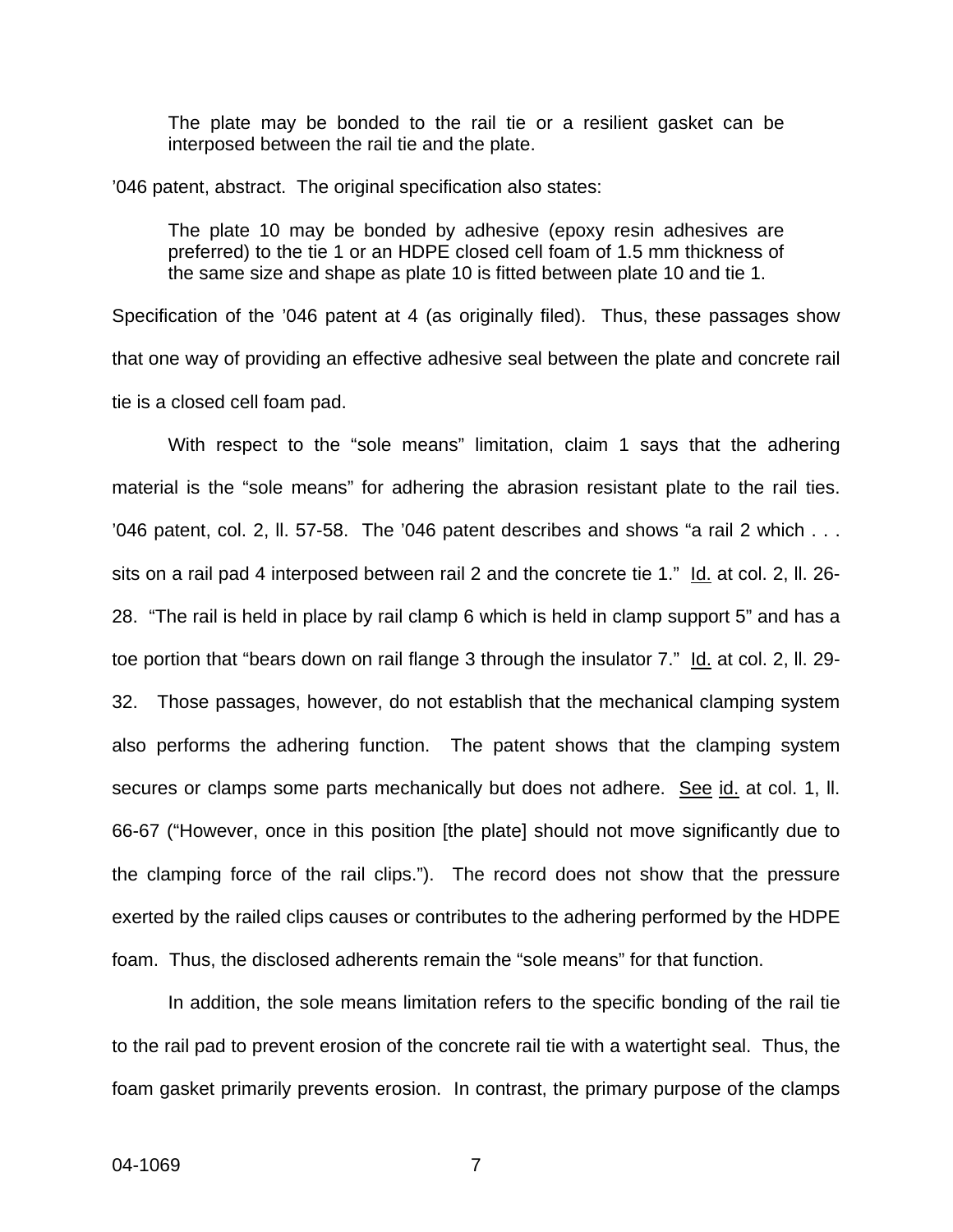is to lock or hold the system in place. The district court correctly discerned that the specification provides adequate distinctions between clamping and adhering to show possession of the "sole means" aspect of the claimed invention.

#### Inventor's Testimony

Invoking the doctrine of assignor estoppel, the district court excluded Mr. Young's testimony. "Assignor estoppel is an equitable doctrine that prevents one who has assigned the rights to a patent (or patent application) from later contending that what was assigned is a nullity." Diamond Scientific Co. v. Ambico, Inc., 848 F.2d 1220, 1224 (Fed. Cir. 1988). Thus, an assignor and parties in privity with the assignor are estopped or barred from asserting invalidity defenses. Id. In this case, the district court invoked that doctrine to bar an assignor from testifying against the validity of its own patent.

Courts frequently mention four justifications for the doctrine of assignor estoppel: "(1) to prevent unfairness and injustice; (2) to prevent one [from] benefiting from his own wrong; (3) [to adopt the] analogy [of]. . . estoppel by deed in real estate; and (4) [to adopt the] analogy to a landlord-tenant relationship." Id. (quoting Hal Cooper, *Estoppel* to Challenge Patent Validity: The Case of Private Good Faith vs. Public Policy, 18 Case W. Res. 1122, 1128 (1967)).

This case relies primarily on the "unfairness and injustice" justification. "[A]n assignor should not be permitted to sell something and later assert that what was sold is worthless, all to the detriment of the assignee." Diamond, 848 F.2d at 1224. "The principle of fair dealing as between assignor and assignee of a patent whereby the assignor will not be allowed to say that what he has sold as a patent was not a patent has been part of the fabric of our law throughout the life of this nation." Id. (quoting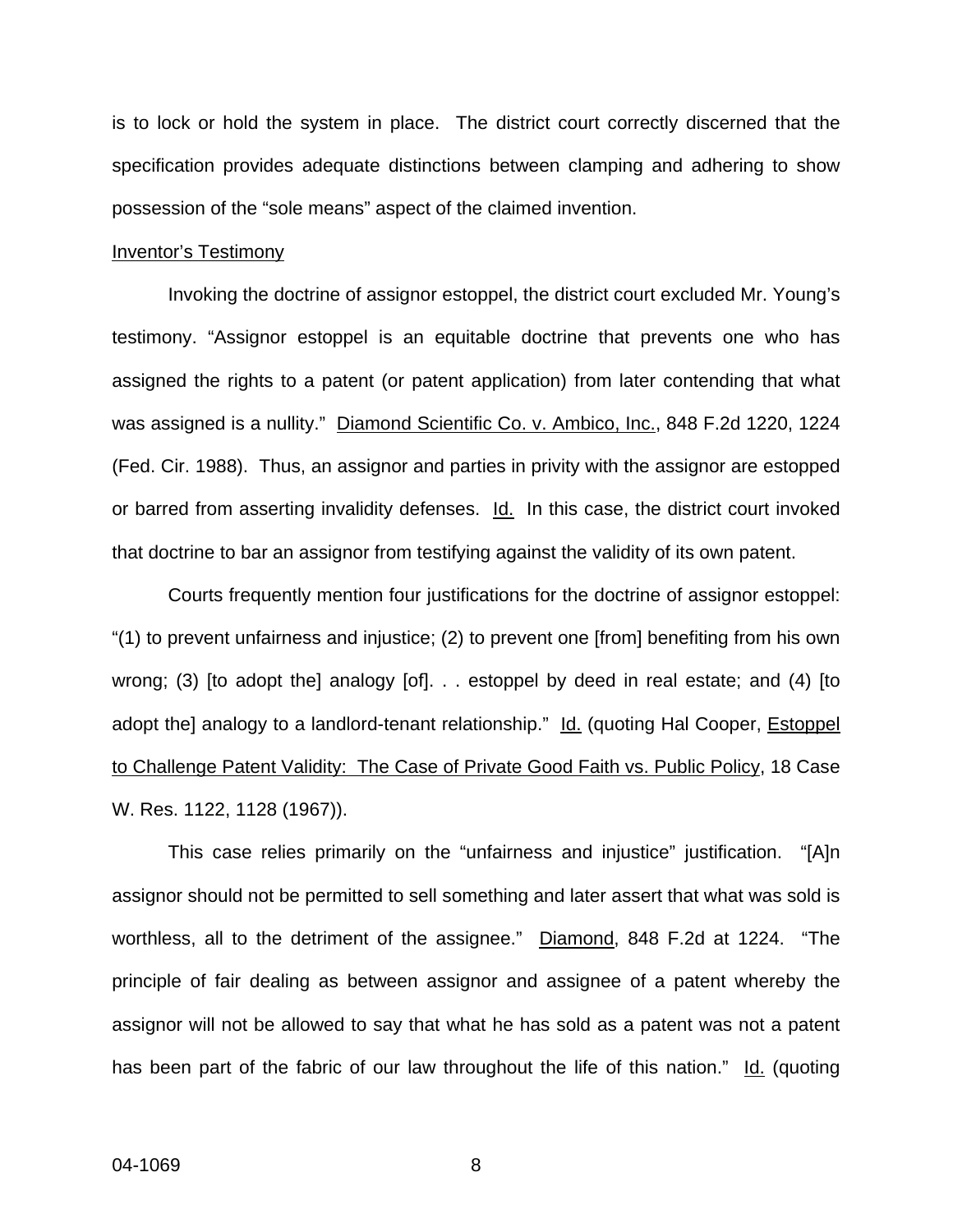Scott Paper Co. v. Marcalus Mfg. Co., 326 U.S. 249, 260 (Frankfurter, J., dissenting)). Thus, assignor estoppel prevents an assignor from asserting that its own patent, for which it may have received value upon assignment, is invalid and worthless. The district court properly excluded Mr. Young's testimony on this basis.

The district court also correctly excluded Mr. Young's testimony because Airboss did not produce his expert report before trial. Under Federal Rule of Civil Procedure (FRCP) 26(a)(2), testimony offered as expert opinion requires the offer of an expert report prior to trial. Mr. Young's declaration contains expert opinion because he opines on claim construction and interpretation of the original application. Thus, without an expert report proffered for the record at any time, the district court correctly excluded this testimony on the basis of FRCP 26(a)(2).

#### **Obviousness**

The district court excluded some prior art allegedly relevant to the validity of the '046 patent under 35 U.S.C. § 103 because Airboss did not disclose it until the filing of a cross-motion for summary judgment. Opinion at 6. The district court noted that Airboss did not disclose this prior art when other prior art came forth in advance of trial. Id. In addition, Airboss did not propose any jury instructions on obviousness. Rather, the record shows that Airboss explicitly opposed any jury instructions on that subject. Id. Finally, Airboss informed the district court that it was not asserting invalidity based on obviousness. Id. Airboss asserts that the district court abused its discretion in refusing to entertain Airboss's obviousness challenge. The factors cited by the district court support its conclusion that Airboss had waived invalidity based on obviousness. The district court acted within its discretion.